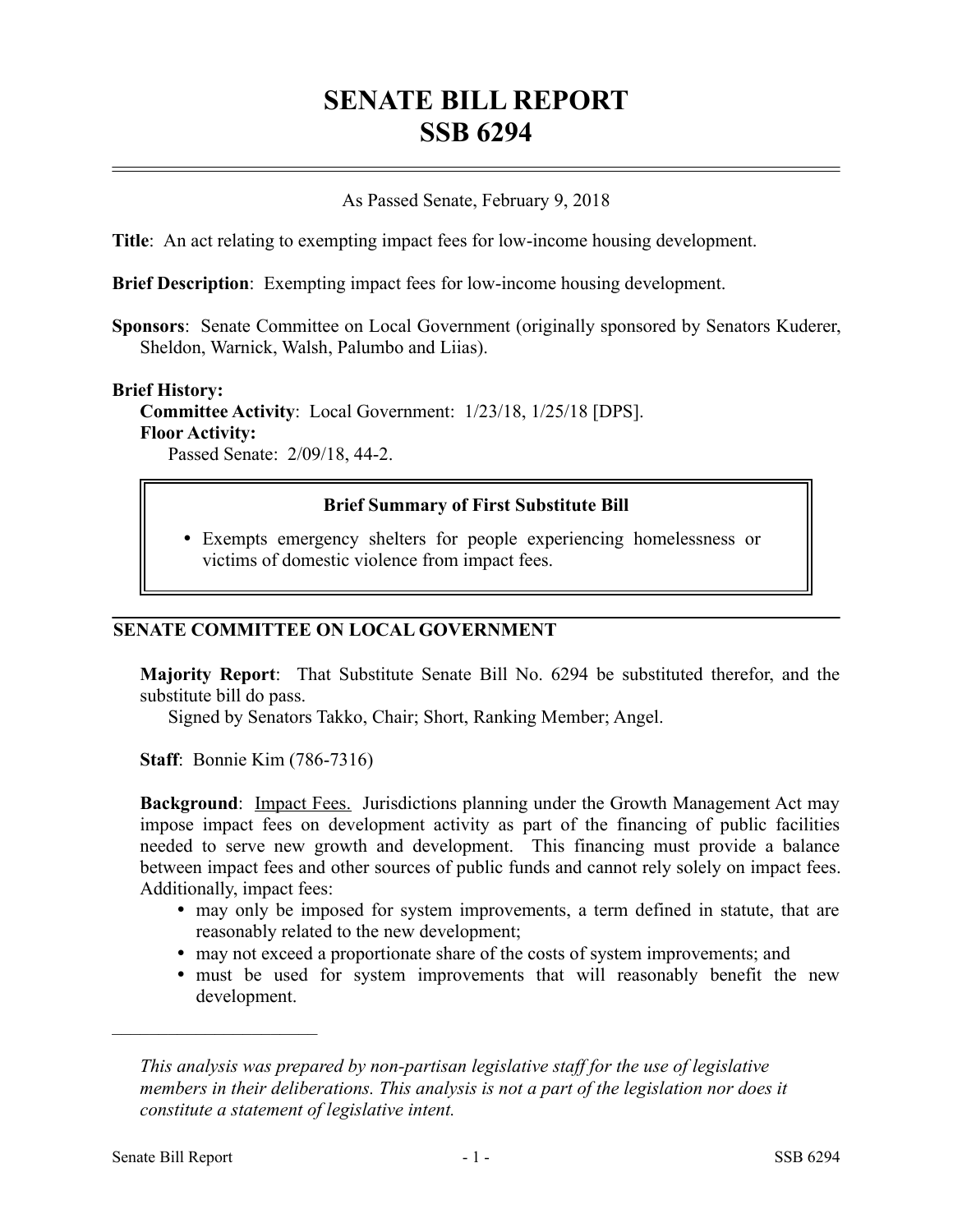Impact fees may be collected and spent only for qualifying public facilities that are included within a capital facilities plan element of a comprehensive plan. "Public facilities," within the context of impact fee statutes, are the following capital facilities that are owned or operated by government entities:

• public streets and roads;

- publicly owned parks, open space, and recreation facilities;
- school facilities; and
- fire protection facilities.

Impact Fees - Exemption. County and city ordinances by which impact fees are imposed may provide an exemption for low-income housing. Local governments that allow these exemptions may either:

- grant a partial exemption of not more than 80 percent of impact fees; or
- provide a full waiver, in which case the remaining percentage of the exempted fee must be paid from public funds other than impact fee accounts.

An exemption for low-income housing must be conditioned on requiring the developer to record a covenant that restricts property usage to low-income housing only. At a minimum, the covenant must address price restrictions and household income limits for the low-income housing. The covenant must also provide that if the property is converted to a use other than for low-income housing, the property owner must pay the applicable impact fees in effect at the time of conversion.

**Summary of First Substitute Bill**: The low-income housing covenant need not include price restrictions or income limits if a property is used as a shelter for people experiencing homelessness. Buildings or structures constructed as emergency housing for people experiencing homelessness or as emergency shelters for victims of domestic violence are exempted from impact fee assessment.

**Appropriation**: None.

**Fiscal Note**: Available.

## **Creates Committee/Commission/Task Force that includes Legislative members**: No.

**Effective Date**: The bill takes effect on April 1, 2018.

**Staff Summary of Public Testimony**: *The committee recommended a different version of the bill than what was heard.* PRO: The City of Kirkland is building a women's shelter. This bill makes clear that homeless and domestic violence shelters are not considered a development activity for purposes of an impact fee. Homelessness and affordable housing are critical problems that must be addressed as soon as possible. Shelters should not be subject to impact fees because they are not residential housing.

CON: We agree shelters should not be charged an impact fee. However, as low-income housing is developed, infrastructure costs other than for transportation may be shifted to